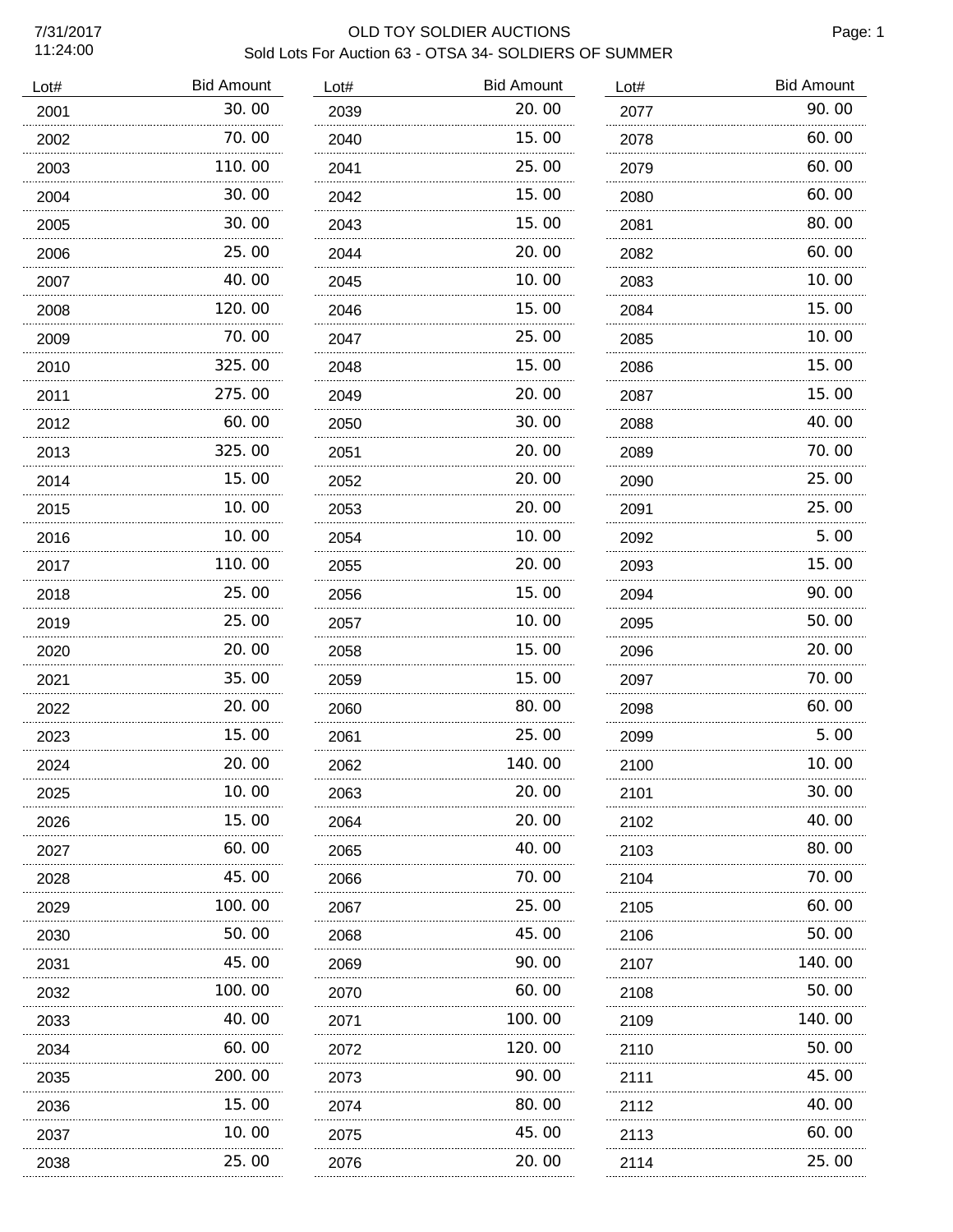## 7/31/2017 OLD TOY SOLDIER AUCTIONS Sold Lots For Auction 63 - OTSA 34- SOLDIERS OF SUMMER

| Lot# | <b>Bid Amount</b> | Lot# | <b>Bid Amount</b> | Lot# | <b>Bid Amount</b> |
|------|-------------------|------|-------------------|------|-------------------|
| 2115 | 25.00<br>.        | 2153 | 120.00            | 2191 | 10.00             |
| 2116 | 110.00            | 2154 | 60.00             | 2192 | 10.00             |
| 2117 | 110.00            | 2155 | 20.00             | 2193 | 60.00             |
| 2118 | 60.00             | 2156 | 90.00             | 2194 | 120.00            |
| 2119 | 70.00             | 2157 | 100.00            | 2195 | 110.00            |
| 2120 | 70.00             | 2158 | 110.00            | 2196 | 90.00             |
| 2121 | 70.00             | 2159 | 110.00            | 2197 | 15.00             |
| 2122 | 160.00            | 2160 | 90.00             | 2198 | 90.00             |
| 2123 | 20.00             | 2161 | 30.00             | 2199 | 45.00             |
| 2124 | 15.00             | 2162 | 30.00             | 2200 | 50.00             |
| 2125 | 10.00             | 2163 | 30.00             | 2201 | 130.00            |
| 2126 | 225.00            | 2164 | 110.00            | 2202 | 30.00             |
| 2127 | 110.00            | 2165 | 110.00            | 2203 | 50.00             |
| 2128 | 160.00            | 2166 | 110.00            | 2204 | 35.00             |
| 2129 | 110.00            | 2167 | 70.00             | 2205 | 140.00            |
| 2130 | 120.00            | 2168 | 90.00             | 2206 | 20.00             |
| 2131 | 100.00            | 2169 | 70.00             | 2207 | 40.00             |
| 2132 | 100.00            | 2170 | 80.00             | 2208 | 25.00             |
| 2133 | 50.00             | 2171 | 30.00             | 2209 | 70.00             |
| 2134 | 100.00            | 2172 | 110.00            | 2210 | 50.00             |
| 2135 | 80.00             | 2173 | 35.00             | 2211 | 70.00             |
| 2136 | 120.00<br>.       | 2174 | 70.00             | 2212 | 50.00             |
| 2137 | 80.00             | 2175 | 50.00             | 2213 | 30.00             |
| 2138 | 160.00            | 2176 | 170.00            | 2214 | 30.00             |
| 2139 | 90. OO            | 2177 | 35.00             | 2215 | 25,00             |
| 2140 | 130.00            | 2178 | 80.00             | 2216 | 30.00             |
| 2141 | 150. 00           | 2179 | 180.00            | 2217 | 20.00             |
| 2142 | 200.00            | 2180 | 200.00            | 2218 | 50.00             |
| 2143 | 90.00             | 2181 | 110.00            | 2219 | 25.00             |
| 2144 | 35.00             | 2182 | 45.00             | 2220 | 50.00             |
| 2145 | 40. OO            | 2183 | 250.00            | 2221 | 15.00             |
| 2146 | 120. 00           | 2184 | 40.00             | 2222 | 30.00             |
| 2147 | 100.00            | 2185 | 180.00            | 2223 | 70.00             |
| 2148 | 60.00             | 2186 | 40.00             | 2224 | 35.00             |
| 2149 | 140.00            | 2187 | 25.00             | 2225 | 40.00             |
| 2150 | 50.00             | 2188 | 25.00             | 2226 | 30.00             |
| 2151 | 100. 00           | 2189 | 20.00             | 2227 | 90.00             |
| 2152 | 100. 00           | 2190 | 25.00             | 2228 | 60.00             |
|      |                   |      |                   |      |                   |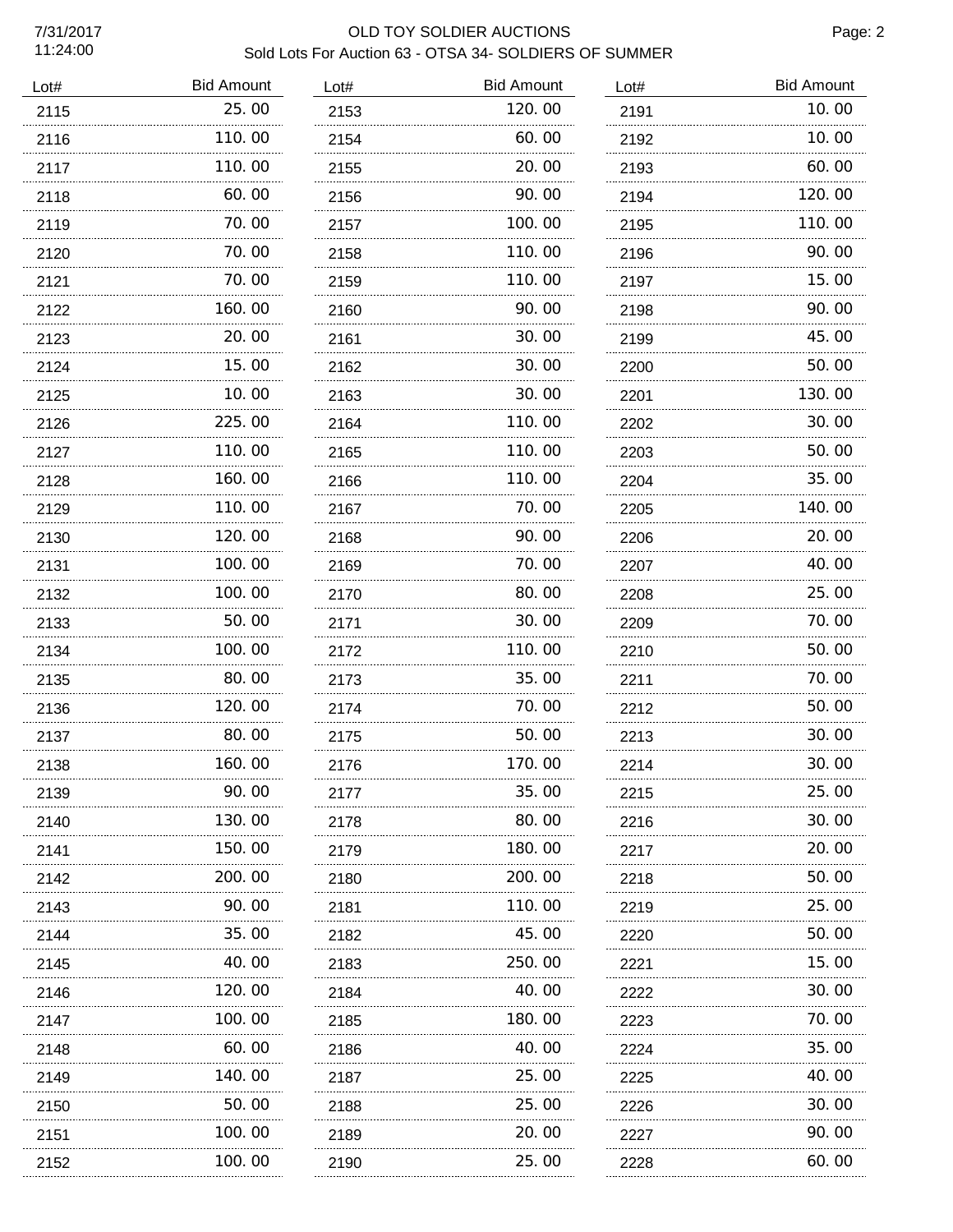# 7/31/2017 OLD TOY SOLDIER AUCTIONS Sold Lots For Auction 63 - OTSA 34- SOLDIERS OF SUMMER

| Lot# | <b>Bid Amount</b> | Lot# | <b>Bid Amount</b> | Lot# | <b>Bid Amount</b> |
|------|-------------------|------|-------------------|------|-------------------|
| 2229 | 450.00            | 2267 | 100.00            | 2305 | 50.00             |
| 2230 | 140.00            | 2268 | 130.00            | 2306 | 40.00             |
| 2231 | 150.00            | 2269 | 160.00            | 2307 | 20.00             |
| 2232 | 10.00             | 2270 | 20,00             | 2308 | 30.00             |
| 2233 | 100.00            | 2271 | 20.00             | 2309 | 20.00             |
| 2234 | 30.00             | 2272 | 40.00             | 2310 | 20.00             |
| 2235 | 40.00             | 2273 | 30.00             | 2311 | 50.00             |
| 2236 | 40.00             | 2274 | 35.00             | 2312 | 30.00             |
| 2237 | 90.00             | 2275 | 50.00             | 2313 | 25.00             |
| 2238 | 15.00             | 2276 | 300.00            | 2314 | 120.00            |
| 2239 | 130.00            | 2277 | 45.00             | 2315 | 300.00            |
| 2240 | 300.00            | 2278 | 650.00            | 2316 | 45.00             |
| 2241 | 20.00             | 2279 | 450.00            | 2317 | 130.00            |
| 2242 | 120.00            | 2280 | 15.00             | 2318 | 100.00            |
| 2243 | 70.00             | 2281 | 60.00             | 2319 | 110.00            |
| 2244 | 450.00            | 2282 | 45.00             | 2320 | 30.00             |
| 2245 | 40.00             | 2283 | 45.00             | 2321 | 25.00             |
| 2246 | 225.00            | 2284 | 40.00             | 2322 | 20.00             |
| 2247 | 60.00             | 2285 | 70.00             | 2323 | 25.00             |
| 2248 | 275.00            | 2286 | 90.00             | 2324 | 20.00             |
| 2249 | 70.00             | 2287 | 80.00             | 2325 | 5.00              |
| 2250 | 600.00            | 2288 | 200.00            | 2326 | 15.00             |
| 2251 | 180.00            | 2289 | 35.00             | 2327 | 30.00             |
| 2252 | 700.00            | 2290 | 30.00             | 2328 | 20.00             |
| 2253 | 50.00             | 2291 | 40. OO            | 2329 | 20.00             |
| 2254 | 120.00            | 2292 | 35.00             | 2330 | 10.00             |
| 2255 | 100. 00           | 2293 | 90.00             | 2331 | 20.00             |
| 2256 | 200.00            | 2294 | 30.00             | 2332 | 60.00             |
| 2257 | 35.00             | 2295 | 45.00             | 2333 | 35.00             |
| 2258 | 60.00             | 2296 | 20.00             | 2334 | 10.00             |
| 2259 | 60.00             | 2297 | 15.00             | 2335 | 30.00             |
| 2260 | 70.00             | 2298 | 15.00             | 2336 | 20.00             |
| 2261 | 150.00            | 2299 | 15.00             | 2337 | 35.00             |
| 2262 | 50.00             | 2300 | 25.00             | 2338 | 10.00             |
| 2263 | 70.00             | 2301 | 50.00             | 2339 | 40.00             |
| 2264 | 60.00             | 2302 | 20.00             | 2340 | 45.00             |
| 2265 | 60.00             | 2303 | 20.00             | 2341 | 40.00             |
| 2266 | 90.00             | 2304 | 45.00             | 2342 | 90. 00            |
|      |                   |      |                   |      |                   |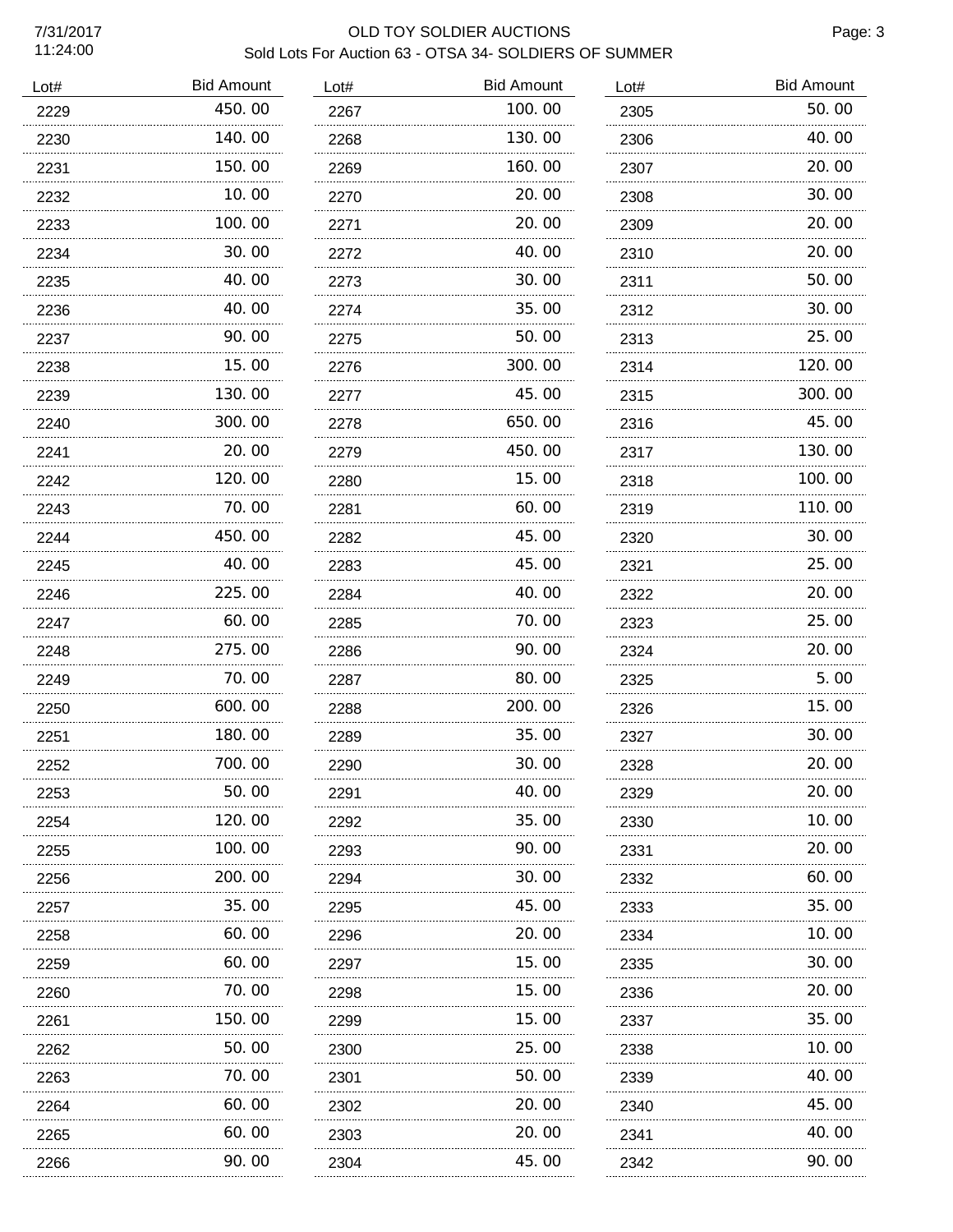# 7/31/2017 OLD TOY SOLDIER AUCTIONS Sold Lots For Auction 63 - OTSA 34- SOLDIERS OF SUMMER

| Lot# | <b>Bid Amount</b> | Lot# | <b>Bid Amount</b> | Lot# | <b>Bid Amount</b> |
|------|-------------------|------|-------------------|------|-------------------|
| 2343 | 45.00             | 2381 | 40.00             | 2419 | 35.00             |
| 2344 | 40.00             | 2382 | 30.00             | 2420 | 25.00             |
| 2345 | 80.00             | 2383 | 40.00             | 2421 | 130.00            |
| 2346 | 40.00             | 2384 | 30.00             | 2422 | 60.00             |
| 2347 | 30.00             | 2385 | 25.00             | 2423 | 80.00             |
| 2348 | 45.00             | 2386 | 70.00             | 2424 | 70.00             |
| 2349 | 45.00             | 2387 | 45.00             | 2425 | 120.00            |
| 2350 | 40.00             | 2388 | 50.00             | 2426 | 80.00             |
| 2351 | 35.00             | 2389 | 40.00             | 2427 | 70.00             |
| 2352 | 15.00             | 2390 | 35.00             | 2428 | 325.00            |
| 2353 | 20.00             | 2391 | 25.00             | 2429 | 80.00             |
| 2354 | 100.00            | 2392 | 70.00             | 2430 | 90.00             |
| 2355 | 25.00             | 2393 | 60.00             | 2431 | 90.00             |
| 2356 | 40.00             | 2394 | 40.00             | 2432 | 90.00             |
| 2357 | 50.00             | 2395 | 25.00             | 2433 | 60.00             |
| 2358 | 35.00             | 2396 | 40.00             | 2434 | 45.00             |
| 2359 | 30.00             | 2397 | 45.00             | 2435 | 70.00             |
| 2360 | 20.00             | 2398 | 60.00             | 2436 | 225.00            |
| 2361 | 90.00             | 2399 | 35.00             | 2437 | 150.00            |
| 2362 | 25.00             | 2400 | 80.00             | 2438 | 150.00            |
| 2363 | 30.00             | 2401 | 45.00             | 2439 | 90.00             |
| 2364 | 30.00             | 2402 | 45.00             | 2440 | 40.00             |
| 2365 | 30.00             | 2403 | 35.00             | 2441 | 50.00             |
| 2366 | 25.00             | 2404 | 45.00             | 2442 | 30.00             |
| 2367 | 25.00             | 2405 | 45.00             | 2443 | 30. 00            |
| 2368 | 25.00             | 2406 | 35.00             | 2444 | 20.00             |
| 2369 | 40.00             | 2407 | 25.00             | 2445 | 15.00             |
| 2370 | 35.00             | 2408 | 45.00             | 2446 | 50.00             |
| 2371 | 35.00             | 2409 | 25.00             | 2447 | 20.00             |
| 2372 | 35.00             | 2410 | 40.00             | 2448 | 20.00             |
| 2373 | 35.00             | 2411 | 30.00             | 2449 | 15.00             |
| 2374 | 30.00             | 2412 | 40. 00            | 2450 | 15.00             |
| 2375 | 35.00             | 2413 | 60.00             | 2451 | 30.00             |
| 2376 | 30.00             | 2414 | 40.00             | 2452 | 30.00             |
| 2377 | 30.00             | 2415 | 190.00            | 2453 | 20.00             |
| 2378 | 150.00            | 2416 | 20.00             | 2454 | 30.00             |
| 2379 | 50.00             | 2417 | 20.00             | 2455 | 25.00             |
| 2380 | 160.00            | 2418 | 50.00             | 2456 | 25.00             |
|      |                   |      |                   |      |                   |